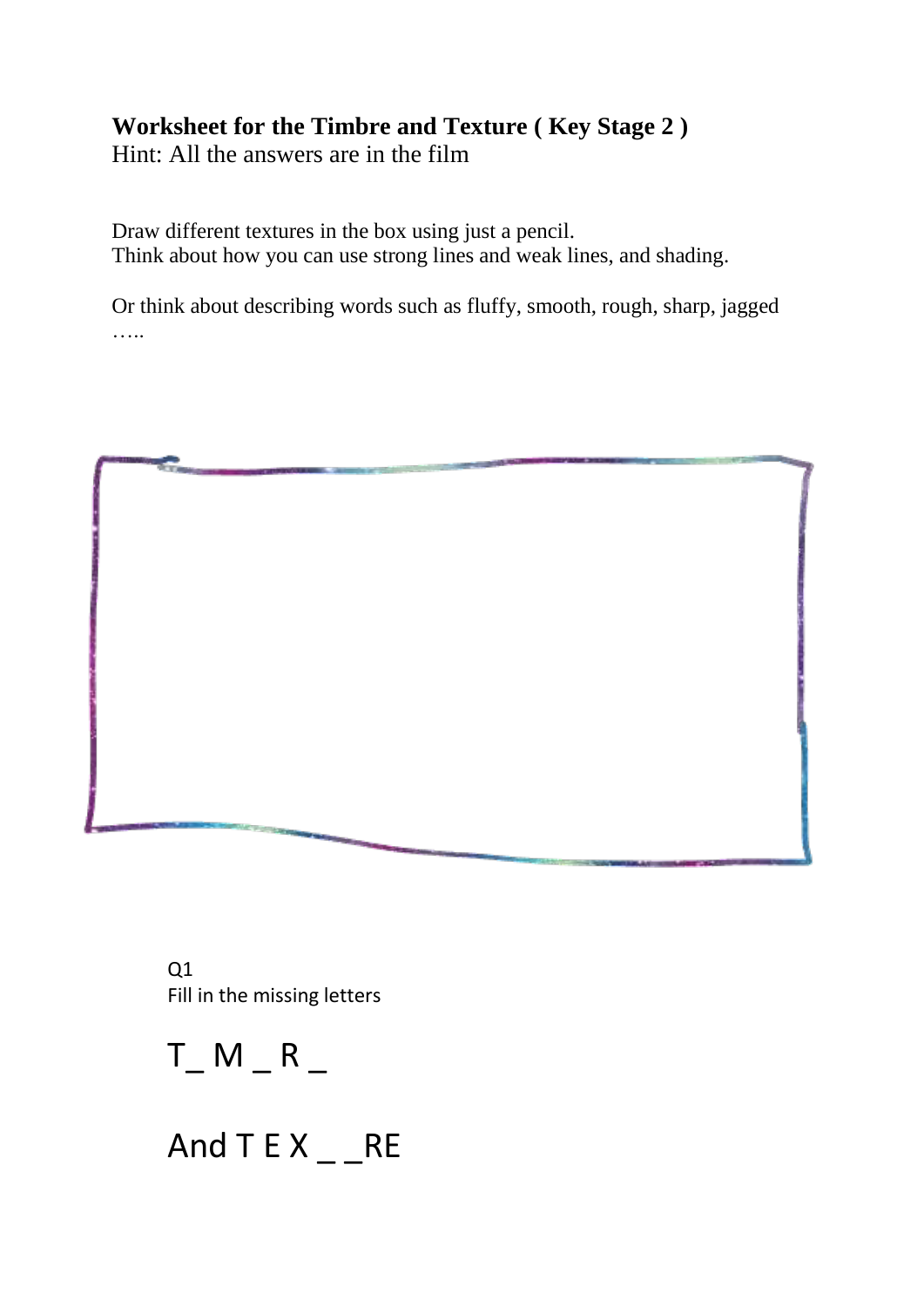Q2 Can you write down three of your senses

1 2 3

Q3

Put these foods in order roughness where 1 is very smooth and 5 is very rough Talk to a partner friend or family member about it

Crisps milk fudge Ice peanuts 1……………………2…………………….3………………….. 4…………………….5……………………..

## Q4

Which of these musical instruments are best at playing soft sounds

Electric guitar Drumkit Trumpet Clarinet

Q5 In the film Mr Cook played 4 instruments

What were they

1

2

3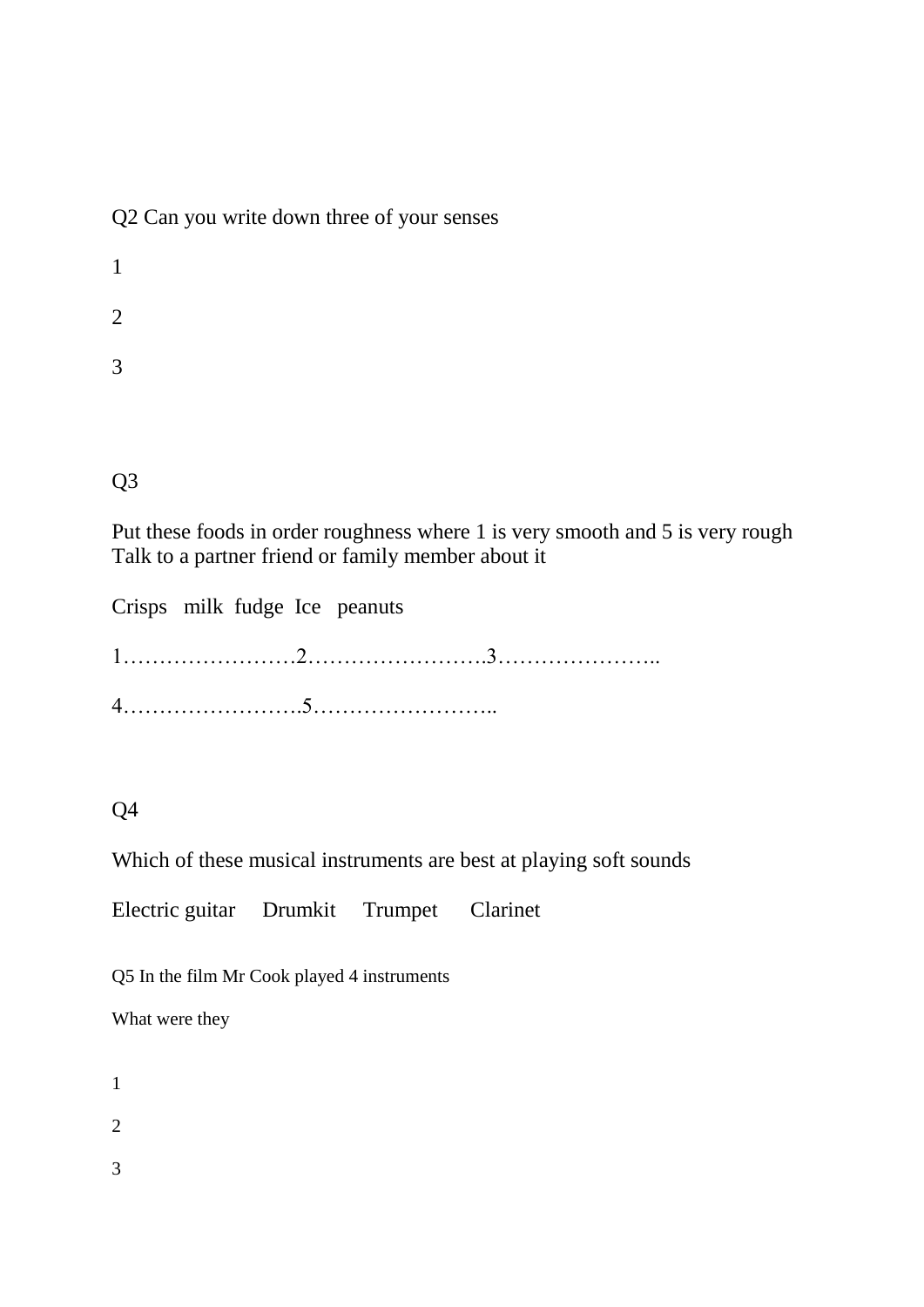Q6

Sit still and close your eyes. Write down 5 sounds you can hear?

Q7 What is the name for a person who makes up new music and writes it down for others to play?

Is it

A a Conductor?

B a Cosmonaut?

C A Composer?